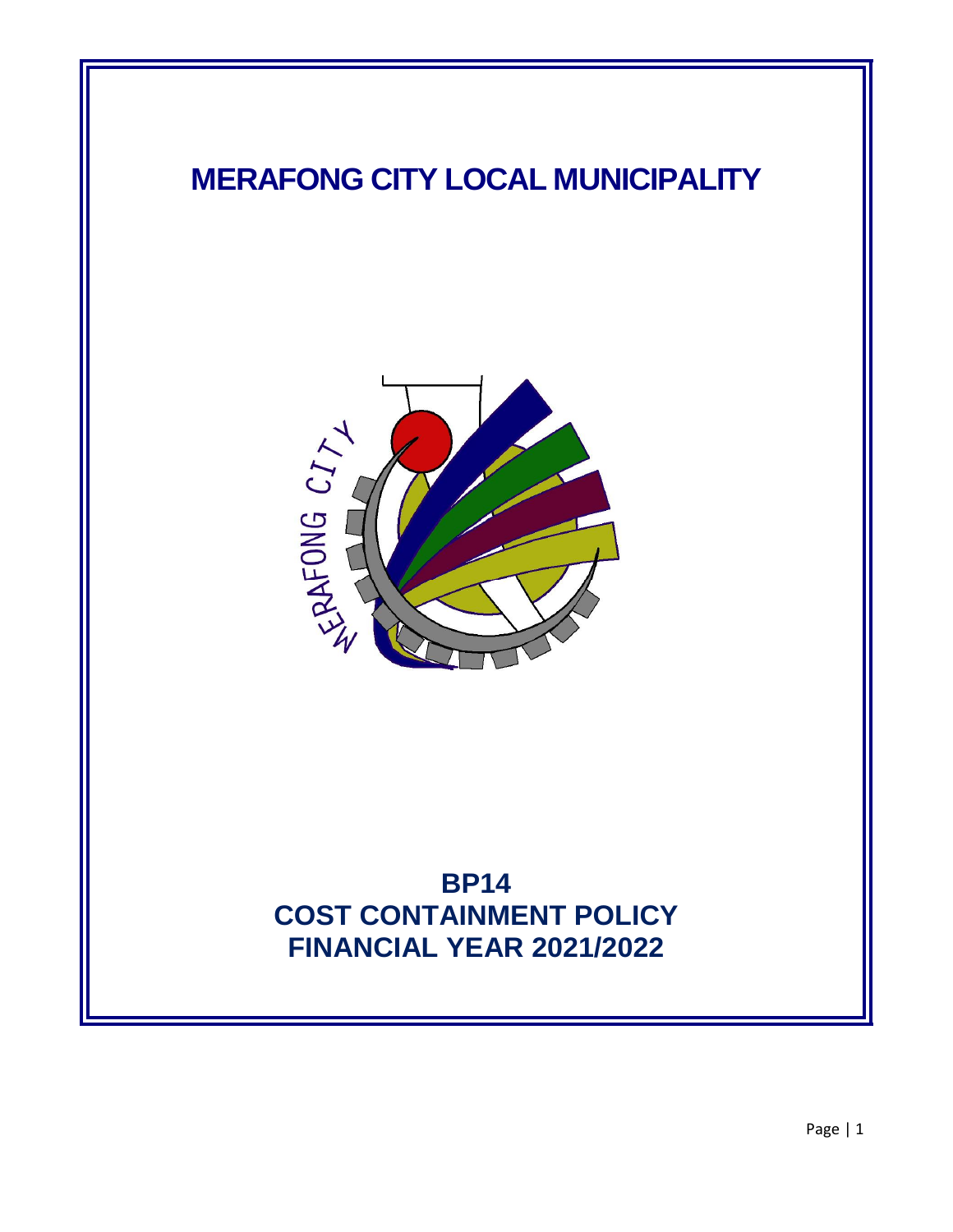# **BP14 COST CONTAINMENT POLICY**

| <b>Policy: Cost Containment Policy</b> | Effective Date: 01 July 2021 |
|----------------------------------------|------------------------------|
| Approved:                              | Review Date: 31 March 2021   |

#### **1. SCOPE**

The object of this policy is to ensure that resources are used effectively, efficiently and economically by implementing cost containment measures in accordance with sections 62(1)(a), 78(1)(b), 95(a) and 105(1)(b) of the Act,.

Merafong City Local Municipality must revise and implement a cost containment policy, w h i c h is adopted by the municipal council as part of its budget related policies, and which is consistent with the MUNICIPAL FINANCE MANAGEMENT ACT (Act 56 of 2003) and Regulations.

The cost containment policy must:

- Be in writing;
- Be reviewed annually, as may be appropriate;
- Be communicated on the website; and

 Set out - monitoring measures for ensuring implementation of the policy; procedures for the annual review of the policy; and Consequences for non -adherence to the measures contained therein.

**Finances of Merafong City have been facing financial constraints for many years, and this was exacerbated by the financial impact of the COVID-19 pandemic. Therefore there is severe pressure to maintain healthy cash flows and increase cost containment measure while sustaining efficient service delivery levels.** 

#### **2. DEFINITIONS**

A word or expression to which a meaning has been assigned in the Act has the same meaning as in the Act, unless the context indicates otherwise, and

"**Act**" means the Local Government: Municipal Finance Management Act, 2003 (Act 56 of 2003);

"**consultant**" means a professional person, individual, partnership, corporation, or a company appointed to provide technical and specialist advice or to assist with a design and implementation of projects or to assist a municipality to perform its functions to achieve the objects of local government in terms of section 152 of the Constitution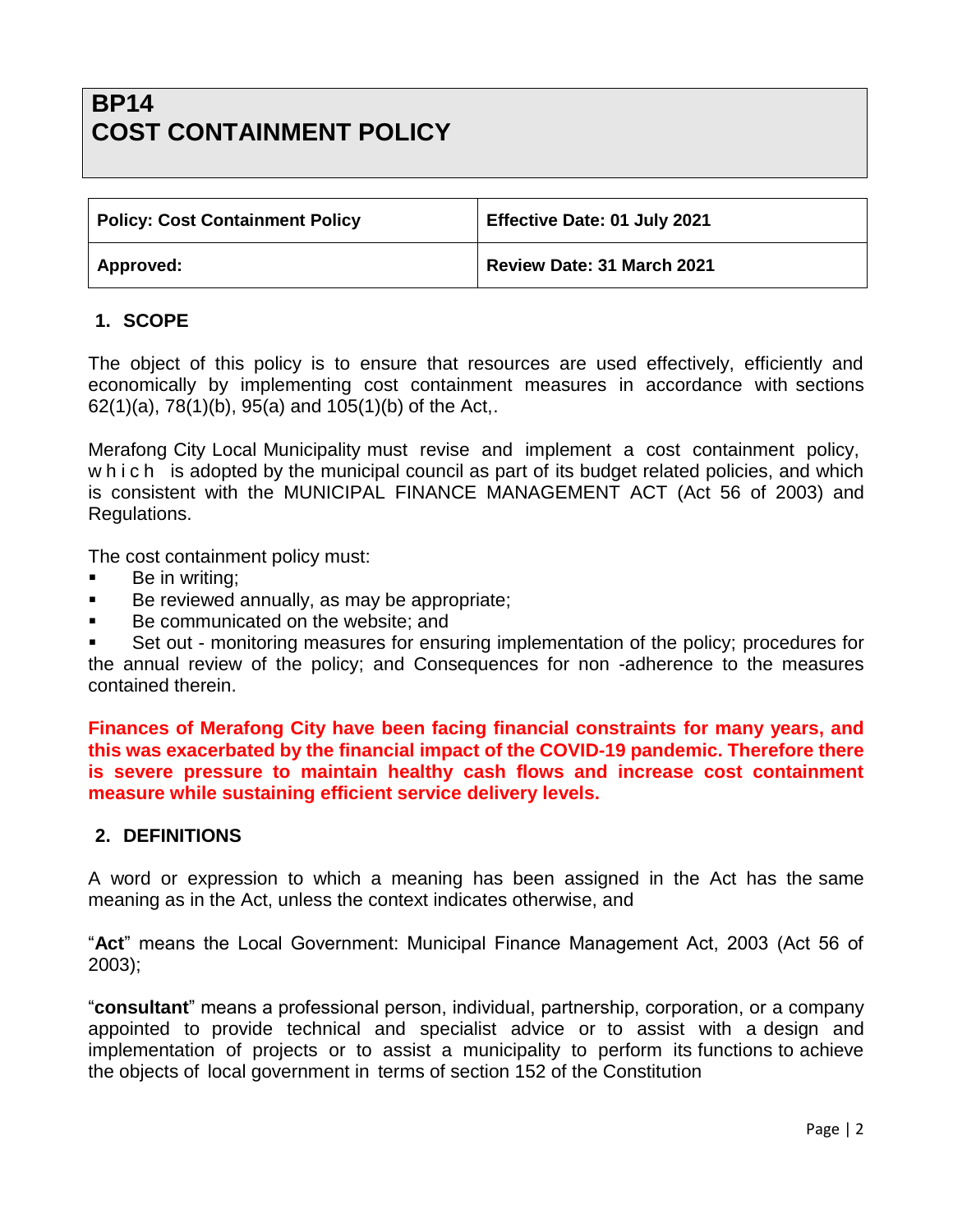**"Cost containment**" means measures implemented to curtail spending;

"**Credit card"** means a card issued by a financial service provider, which creates a revolving account and grants a line of credit to the cardholder

## **3. USE OF CONSULTANTS**

(1) Merafong City Local Municipality may only appoint consultants if an assessment of the needs and requirements confirms that the does not have the requisite skills or resources in its full -time employ to perform the function.

(2) The accounting officer must adopt a fair and reasonable remuneration framework for consultants taking into account the rates -

(a) Determined in the "Guideline on fees for audits undertaken on behalf of the Auditor - General of South Africa ", issued by the South African Institute of Chartered Accountants;

(b) Set out in the "Guide on Hourly Fee Rates for Consultants ", issued by the Department of Public Service and Administration; or

(c) As prescribed by the body regulating the profession of the consultant.

(3) The tender documentation for the appointment of consultants must include a clause that the remuneration rates will be subject to negotiation, not exceeding the applicable rates mentioned in sub -regulation (2).

(4) When negotiating cost -effective consultancy rates for international consultants, the accounting officer may take into account the relevant international and market –determined rates.

(5) When consultants are appointed, the accounting officer must -

(a) Appoint consultants on a time and cost basis with specific start and end dates;

(b) Where practical, appoint consultants on an output- specified basis, subject to specific measurable objectives and associated remuneration;

(c) Ensure that contracts with consultants include overall cost ceilings by specifying whether the contract price is inclusive or exclusive of travel and subsistence disbursements;

(d) Ensure the transfer of skills by consultants to the relevant officials of a municipality;

(e) Undertake all engagements of consultants in accordance with the Municipal Supply Chain Management Regulations, 2005 and the municipality supply chain management policy; and

(f) Develop consultancy reduction plans to reduce the reliance on consultants.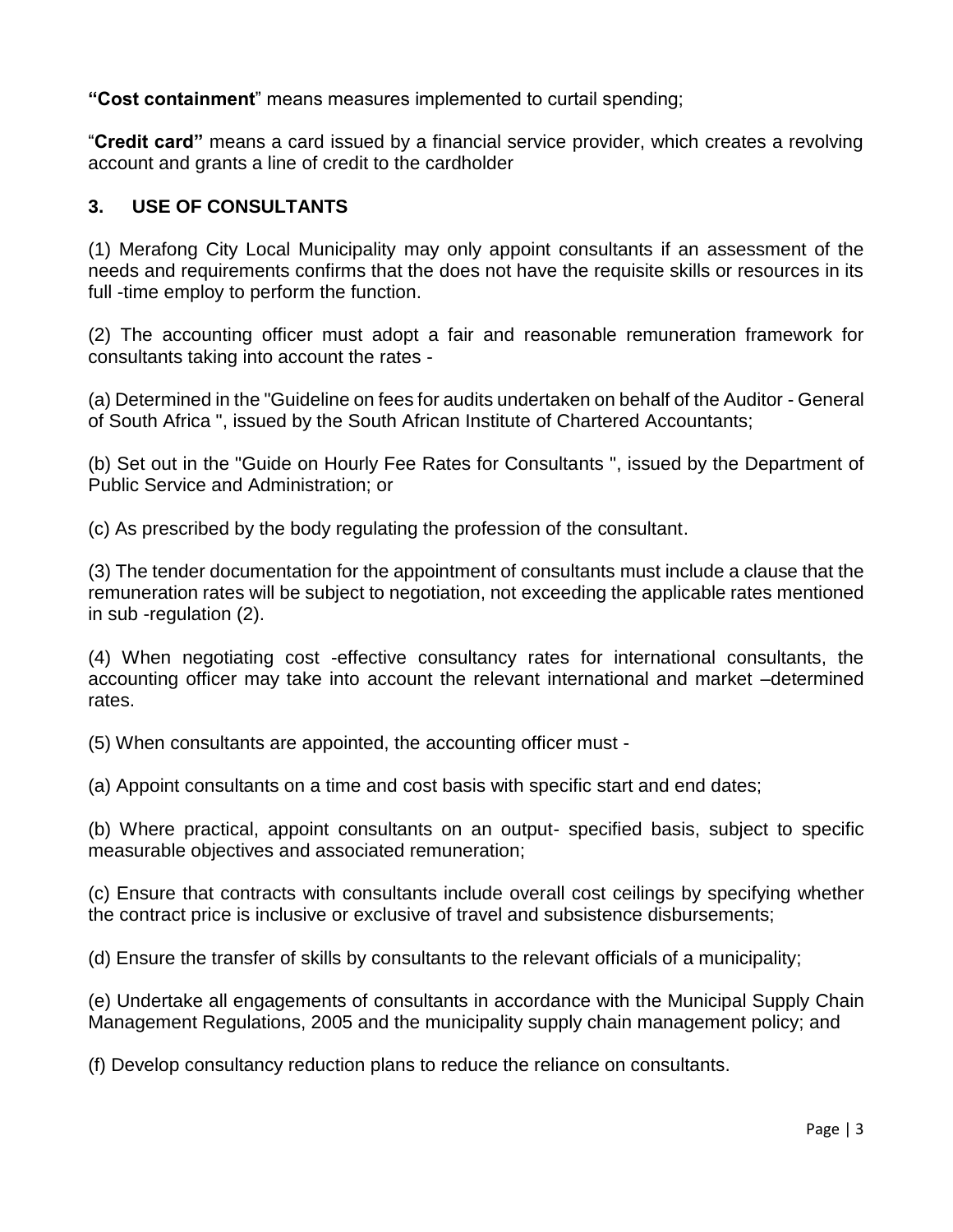(6) All contracts with consultants must include a fee retention or penalty clause for poor performance.

(7) Merafong City Local Municipality must ensure that the specifications and performance are used as a monitoring tool for the work to be undertaken and are appropriately recorded and monitored.

(8) The travel and subsistence costs of consultants must be in accordance with the national travel policy issued by the National Department of transport, as updated from time to time.

9) The contract price must specify all travel and subsistence costs and if the travel and subsistence costs for appointed consultants are excluded from the contract price, such costs must be reimbursed in accordance with the national travel policy of the National Department of Transport.

## **4. VEHICLES USED FOR POLITICAL OFFICE –BEARERS**

(1) The threshold limit for vehicle purchases relating to official use by political office–bearers must not exceed R700 000 or 70% (VAT inclusive) of the total annual remuneration package for the different grades, as defined in the Public Office Bearers Act and the notices issued in terms thereof by the Minister of Cooperative Governance and Traditional Affairs, whichever is lower.

(2) The procurement of vehicles in sub -regulation (1) must be undertaken using the national government transversal contract mechanism, unless it may be procured at a lower cost through other procurement mechanisms.

(3) Before deciding to procure a vehicle as contemplated in sub -regulation, the accounting officer or delegated official must provide the council with information relating to the following criteria which must be considered:

(a) Status of current vehicles;

(b) Affordability of options including whether to procure a vehicle as compared to rental or hire thereof, provided that the most cost-effective option is followed and the cost is equivalent to or lower than that contemplated in sub -regulation (1);

(c) Extent of service delivery backlogs;

- (d) Terrain for effective usage of the vehicle; and
- (e) Any other policy of council.

(4) If the rental referred to in sub -regulation (3) is preferred, the accounting officer must review the costs incurred regularly to ensure that value for money is obtained.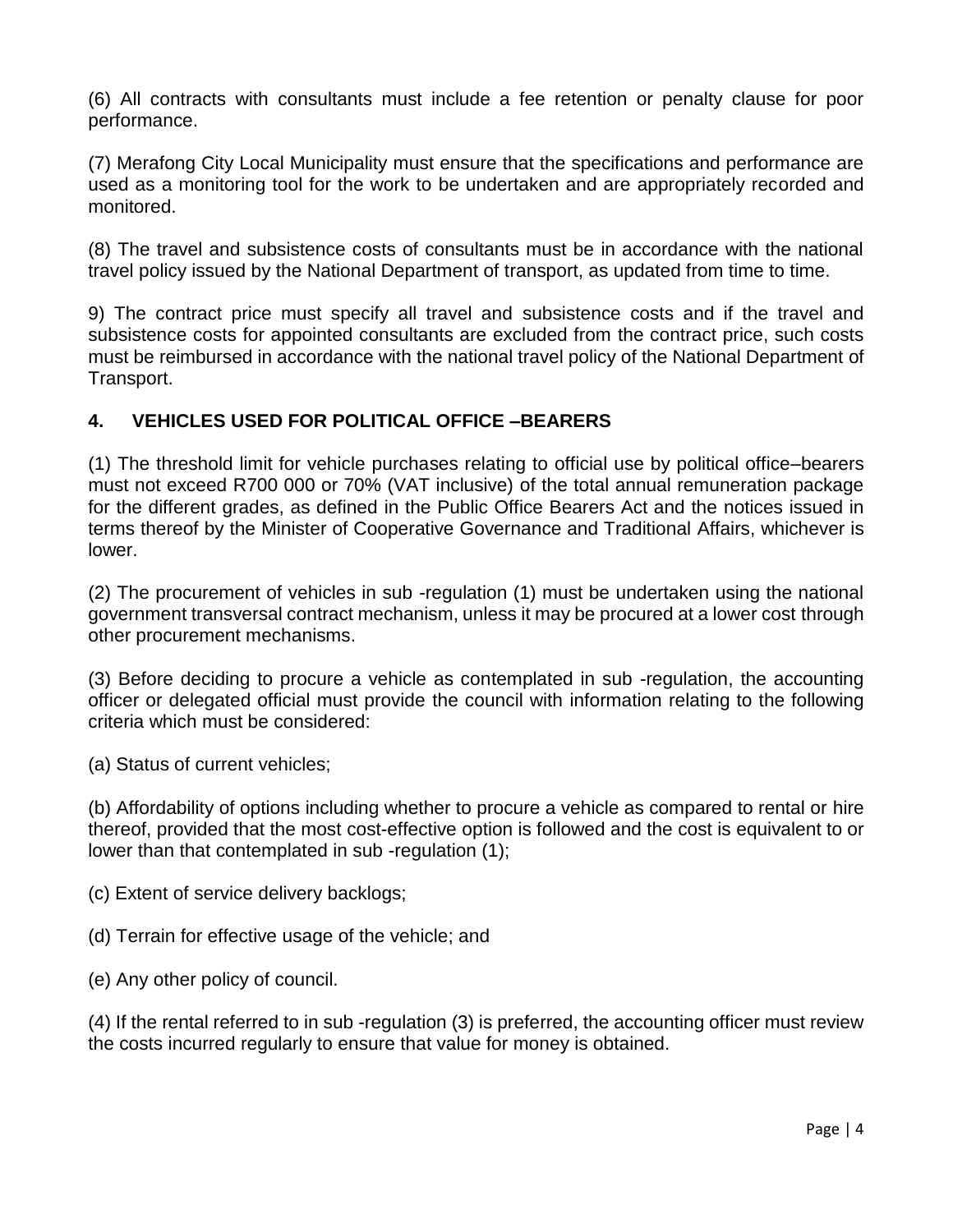(5) Regardless of their usage, vehicles for official use by political office bearers may only be replaced after completion of 120 000 kilometers.

(6) Notwithstanding sub -regulation (5), Merafong City local Municipality may replace a vehicle for official use by political office bearers before the completion of 120 000km only in instances where the vehicle has a serious mechanical problem and is in a poor condition and subject to obtaining a detailed mechanical report by the vehicle manufacturer or approved dealer.

(7) The accounting officer must ensure that there is a policy that addresses the use of municipal vehicles for official purposes.

## **5. TRAVEL AND SUBSISTENCE**

(1) The accounting officer -

(a) may approve the purchase of economy class tickets for all officials or political office bearers where the flying time for the flights is five hours or less; and

(b) may only approve the purchase of business class tickets for officials, political office bearers and persons reporting directly to the accounting officer for flights exceeding five hours.

(2) In the case of the accounting officer, the mayor may approve the purchase of economy class tickets where the flying time is five hours or less and business class tickets for flights exceeding five hours.

(3) Notwithstanding sub -regulation (1) or (2), an accounting officer, or the mayor in the case of an accounting officer, may approve the purchase of business class tickets for an official or a political office bearer with a disability or a medically certified condition.

(4) The cost containment policy must limit international travel to meetings or events that are considered critical. The number of officials or political office bearers attending such meetings or events must be limited to those officials or political office bearers directly involved in the subject matter related to such meetings or events.

(5) The accounting officer, or the mayor in the case of the accounting officer, may approve accommodation costs that exceed an amount as determined from time to time by the National Treasury through a notice only -

(a) During peak holiday periods; or

(b) When major local or international events are hosted in a particular geographical area that results in an abnormal increase in the number of local and /or international guests in that particular geographical area.

(6) An official or a political office bearer of a Merafong City Local Municipality must -

(a) Utilize the municipal fleet, where viable, before incurring costs to hire vehicles;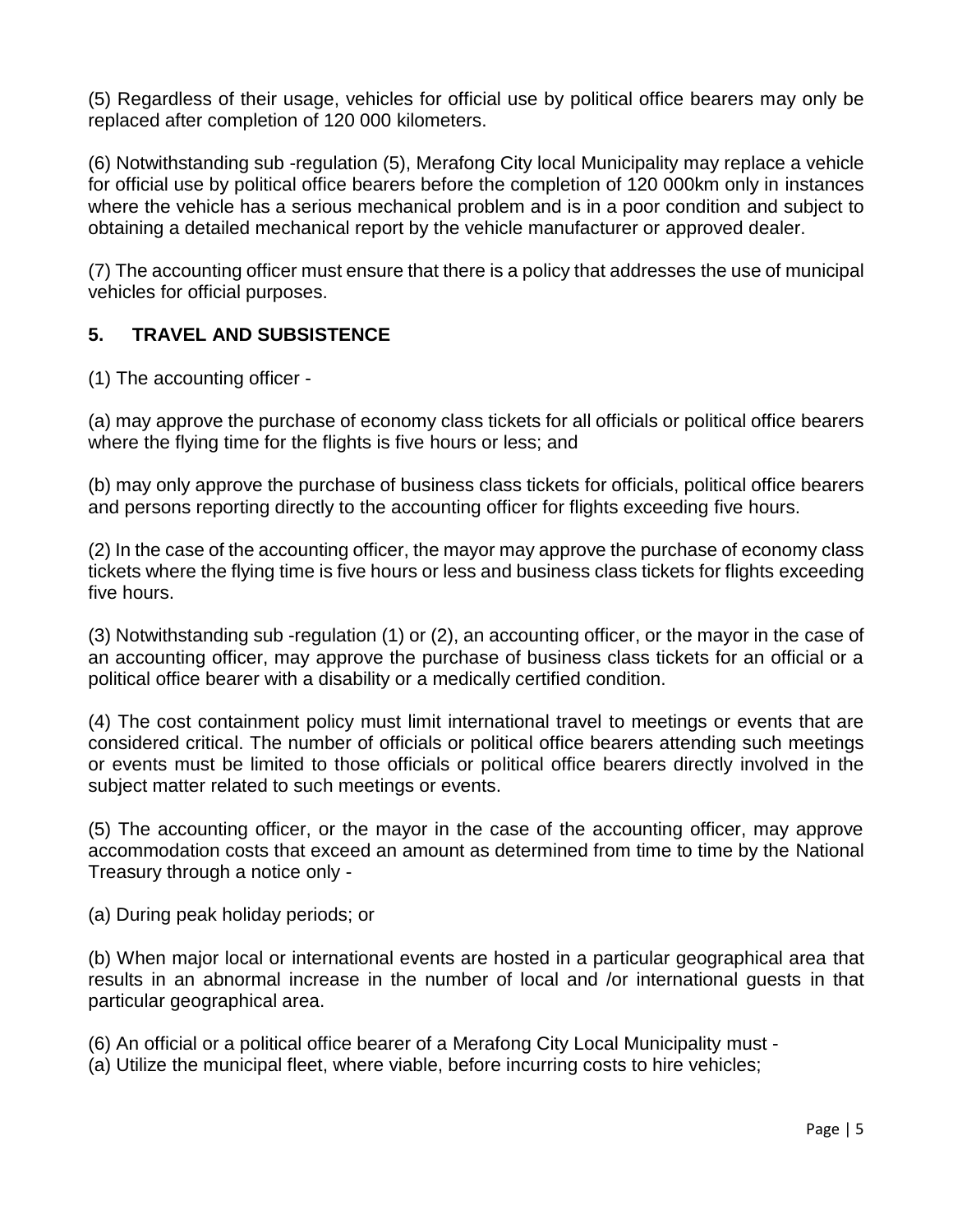(b) Make use of available public transport or a shuttle service if the cost of such a service is lower than -

- (i) the cost of hiring a vehicle;
- (ii) the cost of kilometers claimable by the official or political office bearer; and
- (iii) the cost of parking.

(c) not hire vehicles from a category higher than Group B or an equivalent class; and

(d) where a different class of vehicle is required for a particular terrain or to cater for the special needs of an official, seek the written approval of the accounting officer before hiring the vehicle.

(7) Merafong City Local Municipality must utilize the negotiated rates for flights and accommodation as communicated from time to time by the National Treasury through a notice or any other available cheaper flight and accommodation.

#### **6. DOMESTIC ACCOMMODATION**

(1) The accounting officer must ensure that costs incurred for domestic accommodation and meals are in accordance with the maximum allowable rates for domestic accommodation and meals as communicated from time to time by the National Treasury through a notice.

(2) Overnight accommodation may only be booked where the return trip exceeds 500 kilometers.

#### **7. CREDIT CARDS**

(1) The accounting officer must ensure that no credit card or debit card linked to a bank account of a municipality is issued to any official or political office bearer, including members of the board of directors of municipal entities.

(2) Where officials or political office bearers incur expenditure in relation to official municipal activities, such officials or political officer bearers must use their personal credit cards or cash or arrangements made by the municipality, and request reimbursement in accordance with the written approved policy and processes.

## **8. SPONSORSHIPS, EVENTS AND CATERING**

(1) Merafong City Local municipality may not incur catering expenses for meetings which are only attended by persons in the employ of Merafong City Local Municipality, unless the prior written approval of the accounting officer is obtained.

(2) The accounting officer may incur catering expenses for the hosting of meetings, conferences, workshops, courses, forums, recruitment interviews, and proceedings of council that exceed five hours.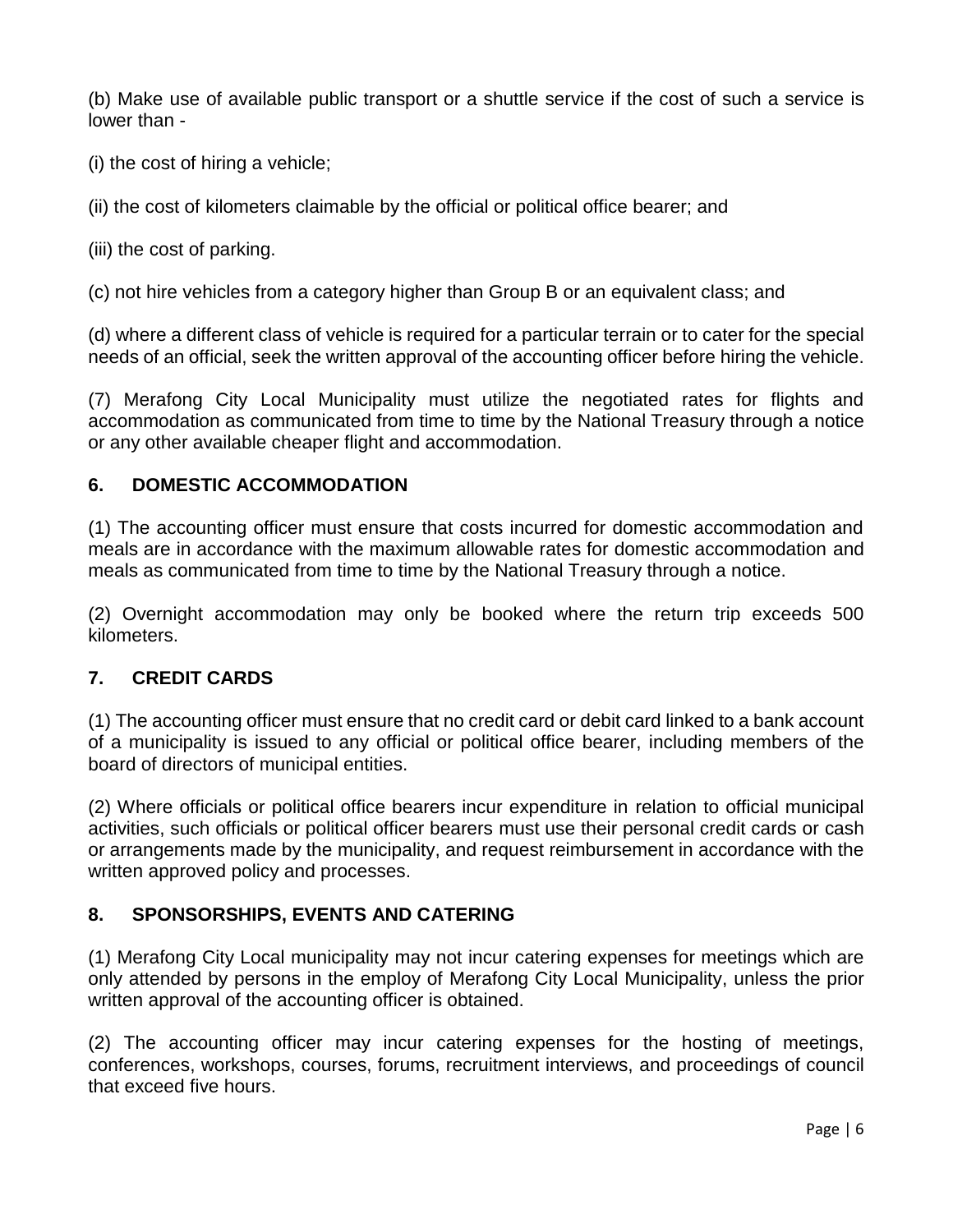(3) Entertainment allowances of qualifying officials may not exceed two thousand rand per person per financial year, unless approved otherwise by the accounting officer.

(4) Merafong City Local Municipality may not incur expenses on alcoholic beverages unless the municipality recovers the cost from the sale of such beverages.

(5) The accounting officer must ensure that social events, team building exercises, year –end functions, sporting events and budget vote dinners are not financed from the municipality's budgets or by any suppliers or sponsors.

(6) Merafong City Local Municipality may not incur expenditure on corporate branded items like clothing or goods for personal use of officials, other than uniforms, office supplies and tools of trade unless costs related thereto are recovered from affected officials or is an integral part of the business model.

(7) The accounting officer may incur expenditure not exceeding the limits for petty cash usage to host farewell functions in recognition of officials who retire after serving the municipality for ten or more years or retire on grounds of ill health.

## **9. COMMUNICATION**

(1) Merafong City Local Municipality may, as far as possible, advertise municipal related events on its website instead of advertising in magazines or newspapers.

(2) The accounting officer must ensure that allowances to officials for private calls and data costs are limited to an amount as determined by the accounting officer in the cost containment policy of the municipality

(3) Newspapers and other related publications for the use of officials must be discontinued on expiry of existing contracts or supply orders, unless required for professional purposes and where unavailable in electronic format.

(4) Merafong City Local Municipality may participate in the transversal term contract arranged by the National Treasury for the acquisition of mobile communication services.

#### **10. CONFERENCES, MEETINGS AND STUDY TOURS**

(1) The accounting officer must establish policies and procedures to manage applications to attend conferences or events hosted by professional bodies or non –governmental institutions held within and outside the borders of South Africa taking into account their merits and benefits, costs and available alternatives.

(2) When considering applications from officials or political office bearers to attend conferences or events within and outside the borders of South Africa, an accounting officer or mayor as the case may be, must take the following into account -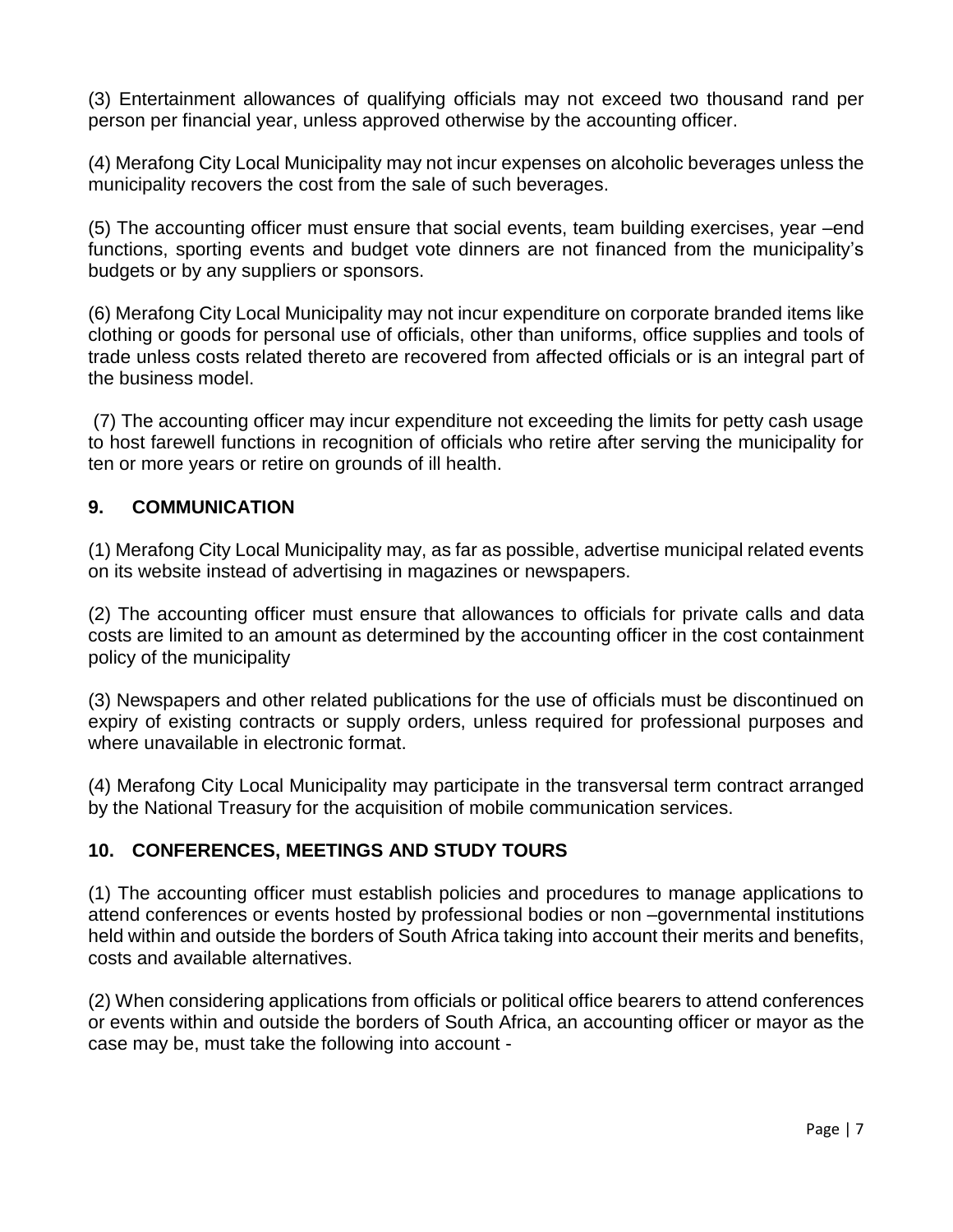(a) the official's or political office bearer's role and responsibilities and the anticipated benefits of the conference or event;

(b) whether the conference or event addresses relevant concerns of the institution;

(c) the appropriate number of officials or political office bearers, not exceeding three, attending the conference or event; and

(d) the availability of funds to meet expenses related to the conference or event.

(3) The accounting officer may consider appropriate benchmark costs with other professional bodies or regulatory bodies prior to granting approval for an official to attend a conference or event within and outside the borders of South Africa.

(4) The benchmark costs referred to in sub -regulation (3) may not exceed an amount as determined from time to time by the National Treasury through a notice.

(5) The amount referred to in sub -regulation (4) excludes costs related to travel, accommodation and related expenses, but includes -

(a) conference or event registration expenses; and

(b) any other expense incurred in relation to the conference or event.

(6) When considering costs for conferences or events these may not include items such as laptops, tablets and other similar tokens that are built into the price of such conferences or events.

(7) The accounting officer of a municipality must ensure that meetings and planning sessions that entail the use of municipal funds are, as far as may be practically possible, held in- house.

(8) Municipal or provincial office facilities must be utilised for conference, meetings, strategic planning sessions, inter alia, where an appropriate venue exists within the municipal jurisdiction.

(9) The accounting officer must grant the approval for officials and in the case of political office bearers and the accounting officer, the mayor, as contemplated in sub -regulation (2).

(10) Merafong City Local Municipality must, where applicable, take advantage of early registration discounts by granting the required approvals to attend the conference, event or study tour, in advance.

## **11. OTHER RELATED EXPENDITURE ITEMS**

(1) All commodities, services and products covered by a transversal contract concluded by the National Treasury must be considered before approaching the market, to benefit from savings where lower prices or rates have been negotiated.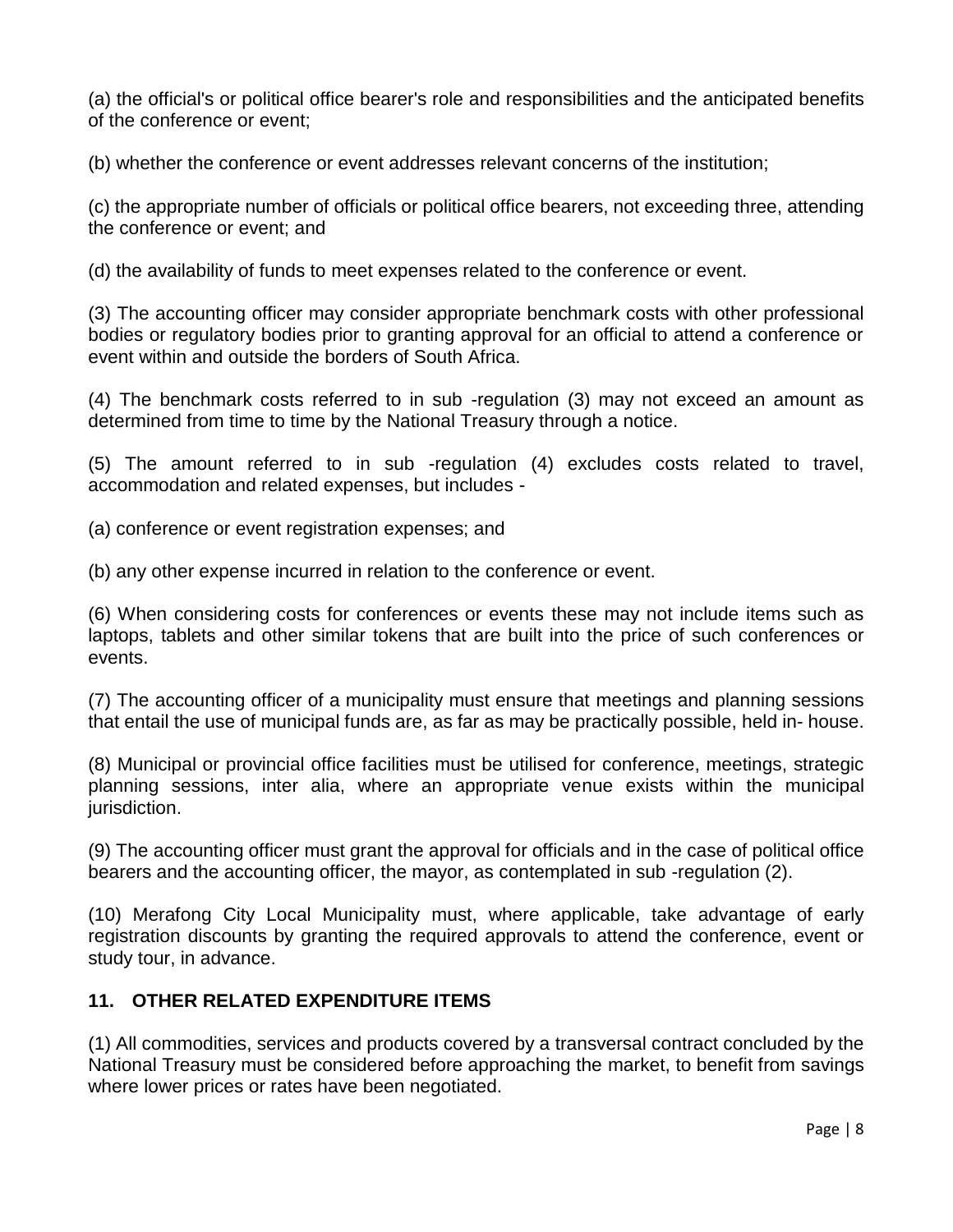(2) Municipal resources may not be used to fund elections, campaign activities, including the provision of food, clothing, printing of agendas and brochures and other inducements as part of, or during election periods or to fund any activities of any political party at any time. The outgoing Council to guard against over ambitious capital expenditure programme as this approach will undoubtedly be an unfunded municipal budget that threatens financial sustainability and service delivery.

(3) Expenditure on tools of trade for political office bearers must be limited to the upper limits as approved and published by the Cabinet member responsible for local government in terms of the Remuneration of Public Office Bearers Act, 1998.

(4) Merafong City Local Municipality must avoid expenditure on elaborate and expensive office furniture.

(5) Merafong City Local Municipality may only use the services of the South African Police Service to conduct periodical or quarterly security threat assessments of political office bearers and key officials and a report must be submitted to the speaker's office.

(6) Merafong City Local Municipality may consider providing additional time -off in lieu of payment for overtime worked. Planned overtime must be submitted to the relevant manager for consideration on a monthly basis. A motivation for all unplanned overtime must be submitted to the relevant manager. The Municipality to refrain from monetary payments of overtime to employees and substitute with leave overtime with leave days in order to contain municipal cost.

(7) Merafong City Local Municipality must ensure that due process is followed when suspending or dismissing officials to avoid unnecessary litigation costs.

## **12. ENFORCEMENT PROCEDURES**

Failure to implement or comply with these Regulations may result in any official of the municipality, political office bearer or director of the board that authorised or incurred any expenditure contrary to these regulations being held liable for financial misconduct or a financial offence in the case of political office bearers as defined in Chapter 15 of the Act read with the Municipal Regulations on Financial Misconduct Procedures and Criminal Proceedings, 2014.

## **13. DISCLOSURES OF COST CONTAINMENT MEASURES**

(1) The disclosure of cost containment measures applied by the municipality must be included in the municipal in -year budget reports and annual costs savings disclosed in the annual report.

(2) The measures implemented and aggregate amounts saved per quarter, together with the regular reports on reprioritisation of cost savings and on the implementation of the cost containment measures must be submitted to the Municipal Council for review and resolution. The municipal council can refer such reports to an appropriate Council Committee for further recommendations and actions.